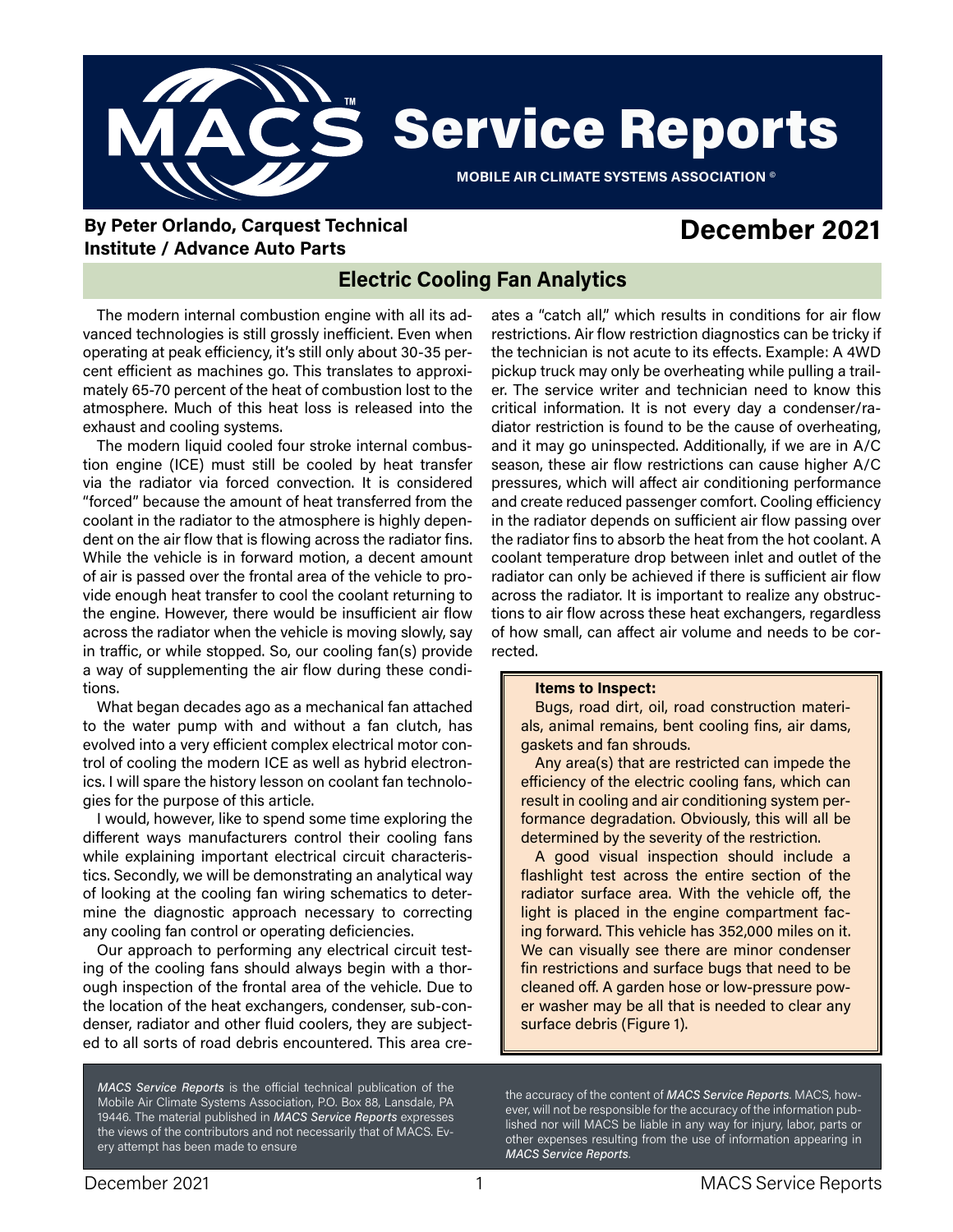



*Figure 1: A good visual inspection should include a flashlight test across the entire section of the radiator surface area.* 

#### **The Modern Electric Cooling Fan**

The electric cooling fans on modern engines are usually controlled by the PCM (powertrain control module). The PCM monitors certain parameters such as engine coolant, vehicle speed, A/C on-off status, A/C pressure and others to determine engine cooling fan needs. When the engine temperature gets up to a certain setpoint, the PCM enables either a relay or cooling fan module to turn on the cooling fans. Once the engine temperature is reduced to a lower setpoint, the PCM disables the relay or cooling fan module and the fans turn off. The PCM will also turn on the cooling fans when the A/C is requested. This cycle will keep repeating and be modified as coolant temperature, vehicle speed, and air conditioning requests are changed. See Figure 2.



*Figure 2: The electric cooling fans on modern engines are usually controlled by the PCM (powertrain control module).* 

Many systems use separate modules with many different names to control the cooling fans. Depending on the system, there could be one, two or even three cooling fans on the vehicle. These systems may be controlled with resistors, relays or a combination of the two to control the fans speeds. Based on the complaint, we may be able to narrow down what could be causing a problem and what cannot.

**Field Example:** If the vehicle overheated and blew the head gaskets, the head gaskets are the end result of the problem, *not the problem*. The technician replaces the head gaskets, installs a new thermostat, fills the system up with the correct coolant and bleeds the cooling system per OE instructions. After running the engine for a few minutes, the technician realizes the cooling fans are not coming on. Now we have an idea of what could have caused the overheating condition and led to the head gasket issue. The technician is now faced with diagnosing the reason *why* the cooling fans are not coming on. So, good troubleshooting practices involve being prepared by becoming familiar with the cooling fan circuit.

Getting a description and operation of the cooling fans should also be on the shopping list of good service ready essentials. When examining the circuit, we notice that both cooling fan motors are grounded at the same location. Upon closer inspection, we notice that the vehicle looks like it has been in an accident in the past. The main ground bolt for the fans is found to be loose, causing the fans to be inoperative. The customer didn't tell the shop owner that the car was recently involved in a frontal collision, never thinking to mention it. However, examining the electrical schematic before even looking at the car eliminated many steps and saved valuable shop time.

Let us analyze some of the various cooling fan circuits and determine the methods manufacturers use to control their speeds. Using some basic tools and test equipment, we will discuss what diagnostic tests can be made to locate any electrical circuit deficiencies that may arise.

#### **Resistor and Relay Control of Cooling Fans**

In the beginning, man created resistance. Like most schematics, interpreting the power flow is from the top of the page to the bottom of the page. I call it stages, and it breaks down like this.

> 1. Where is the voltage originating from? Point of origin-Battery, battery junction box, modules, etc.

> 2. What is the current path going through? Components, fuses, fusible links, relays, and control devices, etc.

> 3. Where does it go to? Point(s) of termination. Ground locations.

All circuit examination should include a thorough visual inspection.

#### Example: 2013 Ford Transit Connect

Look at the names of the components in Figure 3 that make up the cooling fan circuit. Inside the Battery Junction Box (BJB), reading from left to right, we notice we have a:

- Cooling Fan Diode
- F16 30A fuse
- Low Fan Control Relay
- F17 50A Fuse
- High Fan Control Relay
- PCM Power Relay
- F14 10A fuse

Like many wiring diagram conventions, the rectangular dotted line inside the Battery Junction Box (BJB) indicates: Not all wiring or information is shown as drawn. It is incomplete. In this circuit that is okay, because everything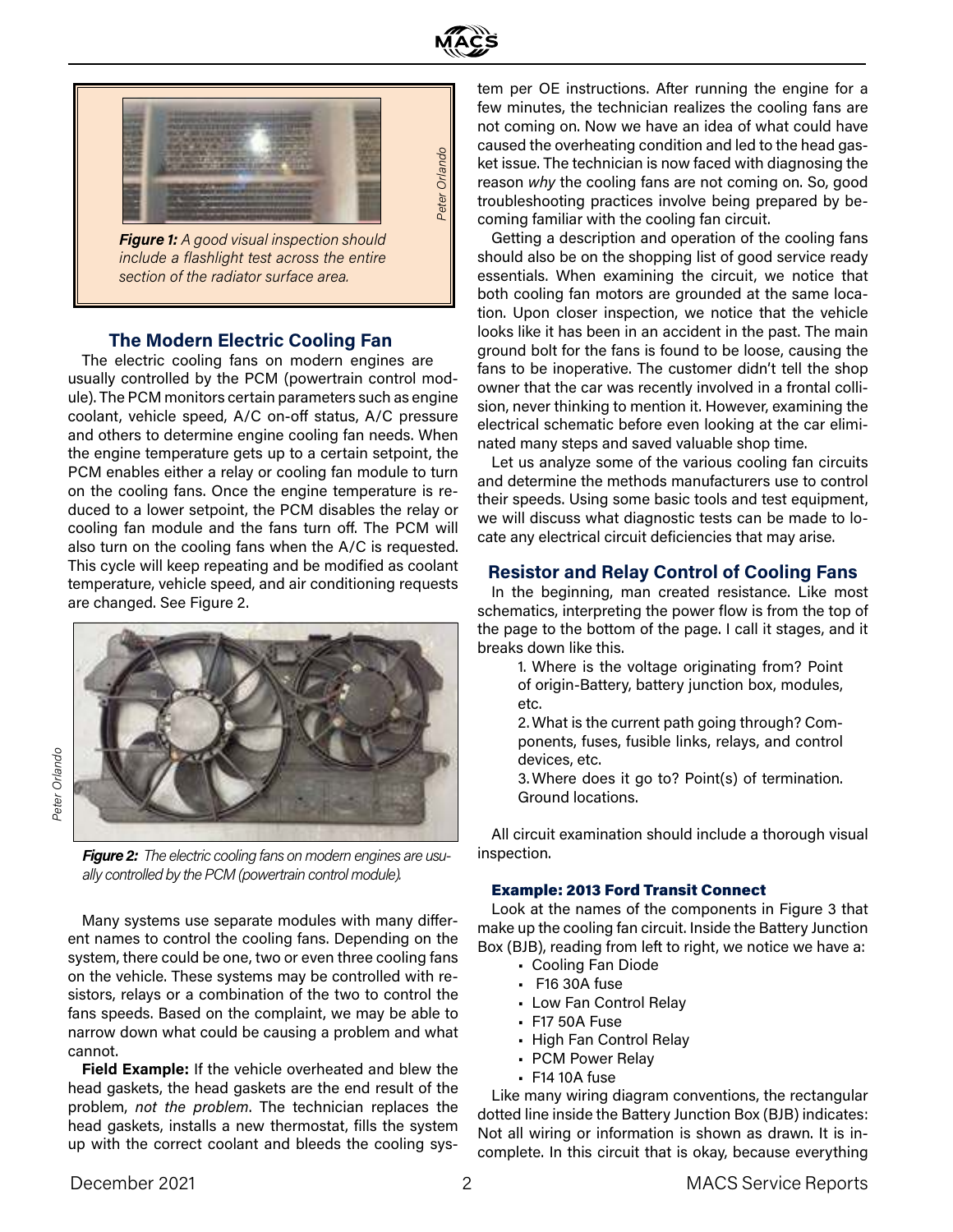



*Figure 3: Names of the components that make up the cooling fan circuit.* 

we need to analyze in the circuit is contained on the page within the schematic diagram. Three fuses, three relays and a diode. These all happen to be in the power supply section of the schematic.

Moving down the page we have:

- Splice 113
- Engine Cooling Fan Resistor
- Splice 108
- Powertrain Control Module
- Engine Cooling Fan Motor 2
- Engine Cooling Fan Motor 1
- On the bottom of the page we have:
	- Splice 105
	- Ground (G-103)

Once we have examined the components and their symbols, it's time to analyze the power flow. We note that inside the BJB at the very top it says: Hot at all times (which is drawn as a double dotted line). Again, reading left to right, this means Fuse F16 30A, Fuse F17 50A, Terminal 3 of the PCM Power Relay and Fuse F14 10A have power to them at ALL times. *Do you see it? Hopefully, you said yes.*

Using either a pencil, pen, highlight markers, or colored pencils (take your pick), we will begin highlighting the low and high-speed fan control power flow for this circuit. This is done before we begin working on the vehicle so that we have a thorough understanding of the circuit wiring (including the wire color code), components, fuses involved and the ground locations. This will help us plan our nonintrusive or intrusive test points within the circuit we may have to make to determine where any malfunctions may be.

I personally cannot work a schematic diagram on a screen. I must print it so I can make my notes, draw any essential detail to power flow and write down my answers to any circuit test measurements I make. My students call this: P.O.P. (it stands for the Peter Orlando Principal!).

NOTE: I continue to use Scotch® tape to piece together

any wiring diagrams that are more than one page. This makes it easy to trace my page demarcation from one page to the next.

#### **Low Speed Fan Control Operation**

The PCM Power Relay receives power from the F14 10A fuse, which is fed to terminal 1 of the PCM Power Relay. The Power Relay coil terminal 2 receives ground at the PCM on pin 38. Once this relay is energized, power waiting on terminal 3 will latch (close) and travel to terminal 5. With power on terminal 5 of the PCM Power Relay, voltage is now available to terminal 1 of the High Fan Control Relay and terminal 1 of the Low Fan Control Relay. *Do you see it? Hopefully, you said yes*.

To achieve low speed fan control, the Low Fan Control Relay coil terminal 2 must be grounded by the PCM at pin 34 (LFC Circuit). Once the Low Fan Control Relay is energized, current will now flow from terminals 3 to 5 of the relay and exit the Battery Junction box on the GN-BU wire over to Splice 113 and continue through the Engine Cooling Fan Resistor (terminals 1 and2), to Splice 108 and go to both Engine Cooling Fan Motors 1 and 2 (terminal 1). Both cooling fan motors are grounded via the BK wire which terminates at ground location G103. In this case each cooling fan motor will receive less voltage due to the Engine Cooling Fan resistor in series before the motors. The voltage is dropped to approximately 9-10 volts which is how low speed is achieved.

#### **Low Fan Control power flow**

OE schematic is drawn with all the power flow arrows indicating direction of current for Low Fan Control (Figure 4).



*Figure 4: OE schematic is drawn with all the power flow arrows indicating direction of current for Low Fan Control.* 

Note: There will be voltage at various points in the circuit that have no potential to ground. We are only demonstrating the power flow in the circuit for which current will be flowing.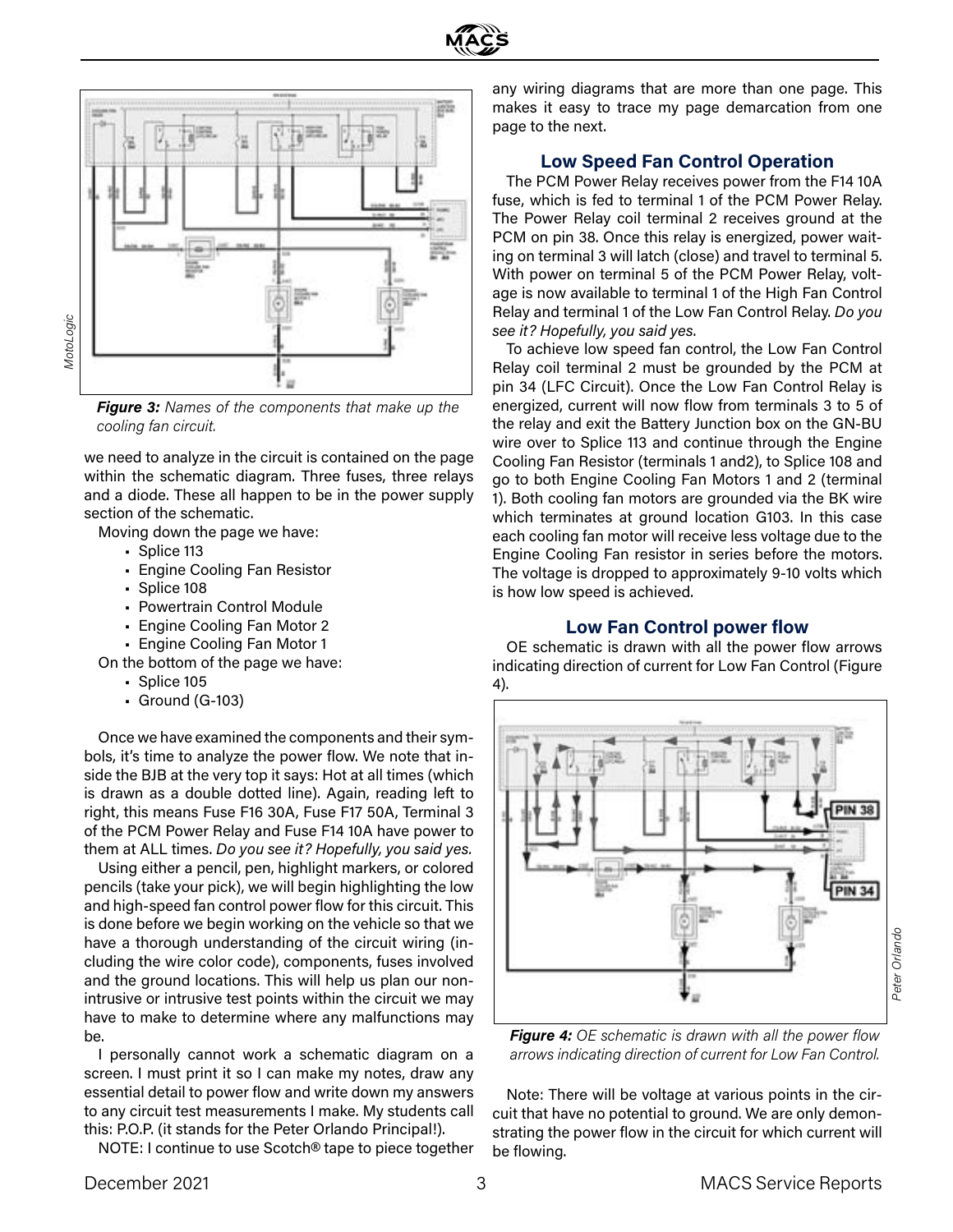

#### **High Speed Fan Control Operation**

The PCM Power Relay receives power from the F14 10A fuse, which is fed to terminal 1 of the PCM Power Relay. The Power Relay coil terminal 2 receives ground at the PCM on pin 38. Once this relay is energized, power waiting on terminal 3 will latch (close) and travel to terminal 5. With power on terminal 5 of the PCM Power Relay, voltage is now available to terminal 1 of the High Fan Control Relay and terminal 1 of the Low Fan Control Relay. *Do you see it? Hopefully, you said yes.* 

To achieve high speed fan control, the High Fan Control Relay coil terminal 2 must be grounded by the PCM at pin 18 (HFC Circuit). Once the High Fan Control Relay is energized, current will now flow from terminals 5 to 3 of the relay and exit the Battery Junction box on the RD-YE wire over to Splice 108 and continue to both Engine Cooling Fan Motors 1 and 2 (terminal 1). Both cooling fan motors are grounded via the BK wire that terminates at ground location G103. In this case, each cooling fan motor will receive full charging system voltage so they will be running on high speed. The Engine Cooling Fan resistor is no longer in the circuit.

#### **High Fan Control power flow**

OE schematic is drawn with all the power flow arrows indicating direction of current for High Fan Control (Figure 5).



*Figure 5: OE schematic is drawn with all the power flow arrows indicating direction of current for High Fan Control.* 

## **Cooling Fan Diode**

We know the function of a diode is to act as a one-way check valve in the electrical system. Analyzing the schematic, we can see the use of a diode in the Battery Junction Box (BJB). The diode is placed in parallel with the Low Fan Control circuit and, in this case, it is being used for voltage suppression. Much like we have seen spike protection diodes placed across A/C clutches in the past, this cooling fan diode is being used in a similar manner. This is important to the technician for two reasons:

1) In the operation of the circuit, each time the PCM

disables the Low Fan Control Relay, the fans will turn off. This can create enough voltage spike in the electrical system to cause issues with low voltage electronics. So, the diode will dissipate this unwanted voltage to ground and prevent that condition.

2) More importantly, look carefully at the placement of the diode, if the diode was shorted, the voltage on the GRN/BLU wire coming from terminal 5 of the Low Fan Control Relay would be shorted directly to ground and blow the F16-30A fuse. If the diode is open, there may a popping noise heard through the audio system of the vehicle associated with the cooling fans turning off or worse, there could be damage to other electronics on board. The technician needs to be aware of these possibilities for diagnostic purposes. Always ask WHY. Why did this component fail? If it failed due to age degradation and simply wore out, fine. However, if something else caused it to fail prematurely, we need to find the cause. If we don't, we may be attempting to fix the result of the failure.

**Example:** I resurrected this one from the archives. Look at the burned cooling fan resistor and connector from a 2011 Ford Transit Connect. See Figure 6. I wish I were making this up; however this was the THIRD one that was replaced in a months' time. It was July, so guess what the complaint was? "Check the A/C, it's not blowing cold enough." If we do not investigate this one carefully, as one shop found out, we can seriously mis-diagnose a problem, spend a ton of money throwing parts at the problem and not fix anything! Not to mention lose the customers confidence.



*Figure 6: Burned cooling fan resistor and connector from a 2011 Ford Transit Connect*

**Bulletin Issued:** There was a bulletin (TSB-12-1- 14) issued for this problem by Ford. The proper fix on the Ford Transit was to look at the amperage on the cooling fans and determine if it was excessive. If it failed a certain amperage threshold, the entire fan assembly needed to be replaced along with the cooling fan resistor and the PCM required reprogramming. Here is the kicker, the Technical Service Bulletin (TSB) is wrong!

They state in the TSB to check the LSF (Low Speed Fan) resistor for an open circuit. Is the LSF

*Peter Orlando*

Peter Orlando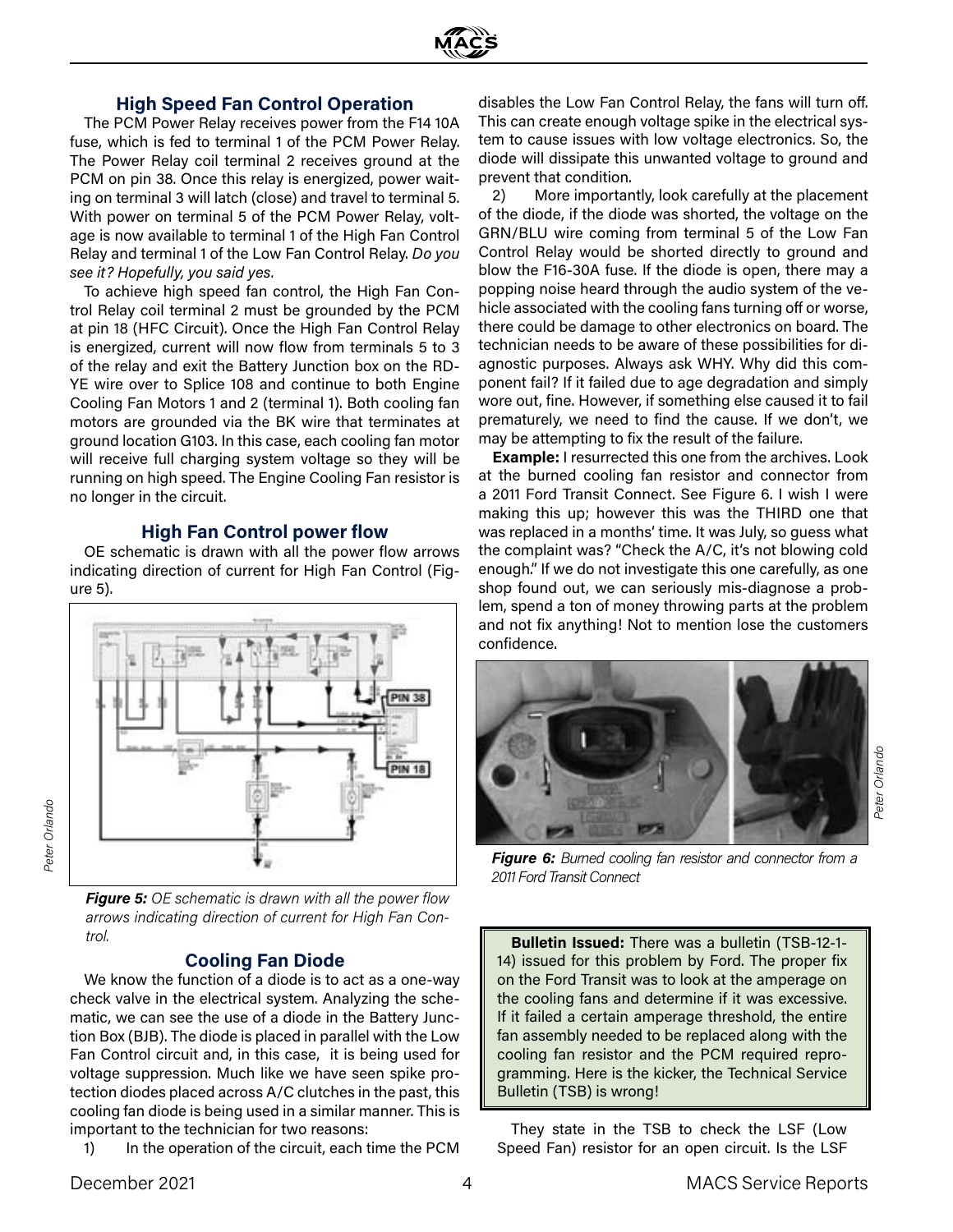resistor open? We have two possible answers to this question: Yes or No. If we said YES, this is what it says to do:

Yes - says to replace the HSF F17 fuse and the LSF resistor (which can cause the HSF F17 to blow) WHAT? HOW? How is that possible?

Again, looking at the schematic, when the PCM supplied the ground for the low fan control relay, it became a Series/Parallel circuit. The Engine Cooling Fan Resistor is in series with BOTH cooling fan motors, which are in parallel with each other after the resistor. Any malfunctions in the cooling fan motors that can cause excessive amperage will take their toll on any portion of that circuit. The F17 Fuse has NOTHING to do with the engine cooling fan resistor. So why didn't the F16 30A fuse blow, Pete? Great question. The amperage was not high enough to blow the fuse; however, it was high enough to cause damage to the cooling fan resistor and its connector.

#### **Cooling Fan Schematic Diagram Comparison**

The Low Speed Cooling Fan diagram (2013 Ford Transit Connect) is shown using built-in schematic highlighting tools. This feature makes it a little easier to determine power flow for both low and high cooling fan speed operation. Once the circuit is highlighted, it can be printed out for detailed circuit tests that only involve relevant parts of the circuit in question. See Figure 7.



*Figure 7: Built in schematic highlighting feature makes it a little easier to determine power flow.* 

Lesson to be learned: When we analyze a circuit using schematic diagrams and understand its operation, we not only see places we can go to perform circuit tests, we begin to troubleshoot differently by thinking in a cause and effect mindset. This has a profound effect on the technician's abilities and enhances their electrical diagnostic skills. We actually see and utilize series, parallel and series-parallel circuit laws. Technicians who possess these skills can spot when service information is incorrect and provide a work-around to reach a satisfactory conclusion. We observe the behavior of electrons in motion and understand what the electrical consequences of too little and too much current flow can mean. It truly is a different way to approach electrical troubleshooting by using critical thinking skills in conjunction with the schematic diagrams.

## Example: 2018 Nissan Rogue

### **Relay Control of Cooling Fans**

The use of relays to control electrical circuits has been around for decades. When we do not have a dropping resistor to drive the fans at low speed, we can use relays and a few electrical laws to control the fan speeds. GM has been using relays to control its fans for 30 years. We will examine how Nissan accomplishes control of the cooling fans by placing the two cooling fan motors in series for low speed, then altering the relay arrangement to permit both fans to run independently for high speed. This electrical design is used by many Asian manufacturers and is remarkably close to GM's methods.

#### **Partial Engine Control System Diagram**

Figure 8 shows an enlarged view of the Cooling Fan Circuit for a 2018 Nissan Rogue. The entire schematic is interactive and has a highlighting feature built into the diagrams, which allows the technician to select a wire or component. Once selected, that section of the circuit will be highlighted GREEN. A benefit of having the highlight feature is the ability to illustrate the interconnection of the wires and the components to each other. This may help when a diagram is overly complex like this one. In this example, we have the B+ circuit power highlighted from FUSE O (40A) to terminals 1 and 2 of Cooling Fan Motor



*Figure 8: View of the 2018 Nissan Rogue cooling fan circuit.*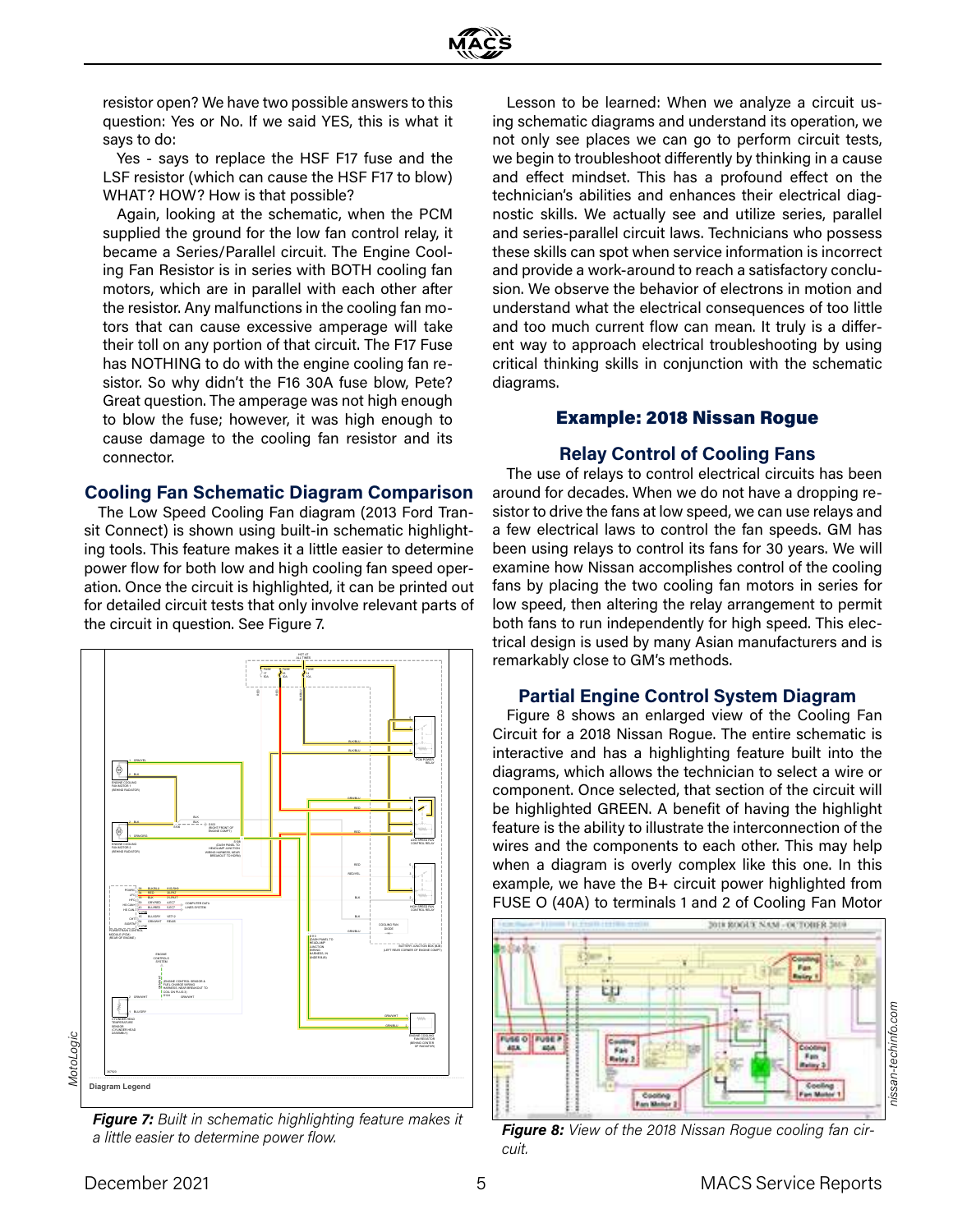

1. NOTE: The Highlighting feature is NOT a Power Flow feature.

## **Low Speed Fan Control Operation**

The schematic in Figure 9 exemplifies just how important splices can be to the operational characteristics of a circuit. The current flow will be altered by the cooling fan relays to control the cooling fans to best suit the thermal management needs of the engine and interconnected parts that need to be kept cool by the coolant. Each splice has a unique connection that permits the fans to run in series to achieve low speed, connected in parallel to achieve high speed or operate the fans independently. A technician working on any complex controlled systems, like these cooling fans, must understand the operational control functions in order to determine where any circuit deficiencies may be.



*Figure 9: Splices are very important to the operational characteristics of a circuit.* 

NOTE: The power flow through the circuit above is illustrated to show Low Speed Fan operation.

**TECH TIP:** Due to the way the circuit is wired, all the current to operate the cooling fans is going through the control relays. A technician must understand that certain component malfunctions, such as blown fuses, and inoperative relays, are going to warrant further circuit analysis of amperage draw of the cooling fan motors. A relay replacement will certainly prematurely fail if the motor is drawing too much current.

#### **Add Some Logic**

Let us put some logic on the table. If you have taken any ASE electrical/electronic or transmission exams in the past, then you should be familiar with logic tables. By using logic tables (Figure 10), it helps us understand relay control and the actions taken to control a load, such as a motor or solenoid.



*Figure 10: This logic table is designed to help understand the low speed fan control*

### **High Speed Fan Control Operation**

Figure 11 shows supply voltage and ground for Cooling Fan Relay 1 coil is supplied by the Intelligent Power Distribution Module (IPDM). With continuous B+ power available from the 40A Fuse P, Pin 84 of the IPDM now has power to the switch side of Cooling Fan Relay 1. With the relay energized, power can flow through the relay to pin 85 of the IPDM, which now provides power to Cooling Fan Relay 2 (Pins 2 and 5) and Cooling Fan Motor 2 terminals 1 and 2. Although these two circuits are wired in parallel to each other, they are not running in parallel.



*Figure 11: Supply voltage and ground for Cooling Fan Relay 1 coil is supplied by the IPDM.* 

With Cooling Fan Relay 2 de-energized (OFF), all the voltage potential is routed via the PINK wire to Cooling Fan Motor 2 terminals 1 and 2 through the motor, which has ground supplied at F2. Cooling Fan Motor 2 is now running on high speed due to full battery voltage available to the motor.

The IPDM energizes Cooling Fan Relay 3 by grounding Pin 106. With Cooling Fan Relay 3 energized, Cooling Fan Motor 1 can also run at full speed. Power for Cooling Fan Motor 1 is provided by the 40 A Fuse O to terminals 1 and 2. With Cooling Fan Relay 3 energized, the switch side of the relay closes, which completes the circuit from terminal 3 to 5 of the relay. Terminal 5 of Cooling Fan Relay 3 is connected to ground at F1, which completes the circuit and enables Cooling Fan Motor 1 to operate on high speed. See the logic table in Figure 12.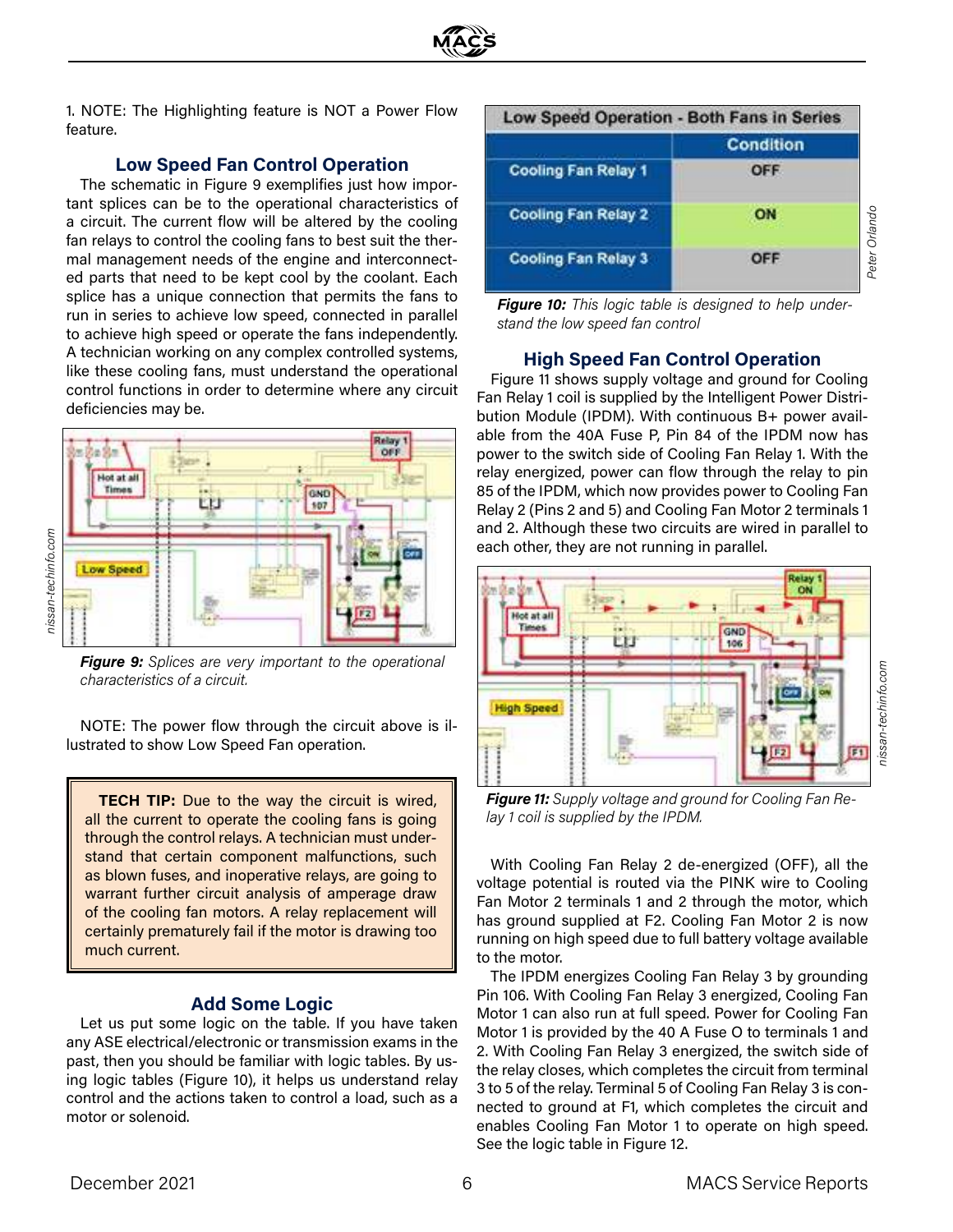|               | <b>High Speed Operation - Both Fans in Parallel</b> |           |
|---------------|-----------------------------------------------------|-----------|
|               |                                                     | Condition |
|               | <b>Cooling Fan Relay 1</b>                          | ON        |
|               | <b>Cooling Fan Relay 2</b>                          | OFF       |
| Peter Orlando | <b>Cooling Fan Relay 3</b>                          | ON        |

*Figure 12: This logic table is designed to help understand the high-speed fan control.* 

#### Example: 2010 Ford Flex

## **Variable Speed Cooling Fan OE Schematic Diagram**

The 2010 Ford Flex PCM controls the fan speed and operation using a duty cycle output on the fan control variable (FCV) circuit. The fan controller (located at or integral to the engine cooling fan assembly) receives the FCV command and operates the cooling fan at the speed requested (by varying the power applied to the fan motor). See Figure 13.



*Figure 13: 2010 Ford Flex PCM controls the fan speed and operation using a duty cycle output.* 

The fan controller has the capability to detect certain failure modes within the fan motors. Under certain failure modes, such as a motor that is drawing excessive current, the fan controller will shut off the fans. This information



*Figure 14: Cooling fan with A/C turned OFF.* 

is extremely important to the technician. Unlike the 2013 Transit Connect, which will simply blow the fuse if the current climbs above the amperage rating of the fuse for a pre-determined time, the PCM's variable fan control on the Flex will simply shut the fans off if amperage exceeds a certain value for a pre-determined time. That why it's important to get a description and operation of the circuit and determine if any cooling fan parameters are available to see with a system capable scan tool.

NOTE: Fan motor concerns will not set a specific DTC. With the fan motor disconnected from the fan controller, voltage may not be present at the fan controller, however the PCM will display FAULT-YES on the scan tool.

### **Variable Cooling Fan Control - Scan Tool Parameters**

If the scan tool provides access to cooling fan parameters, we will have to navigate to the module (PCM in this example), which provides that data. In this case, to demonstrate a point of reference (Figure 14), I graphed (from top to bottom) engine RPM, A/C pressure sensor and the variable Fan Duty Cycle (%) parameters along with Air Conditioning clutch. You can see, as the A/C was turned



*Figure 15: Cooling fan with A/C turned ON.*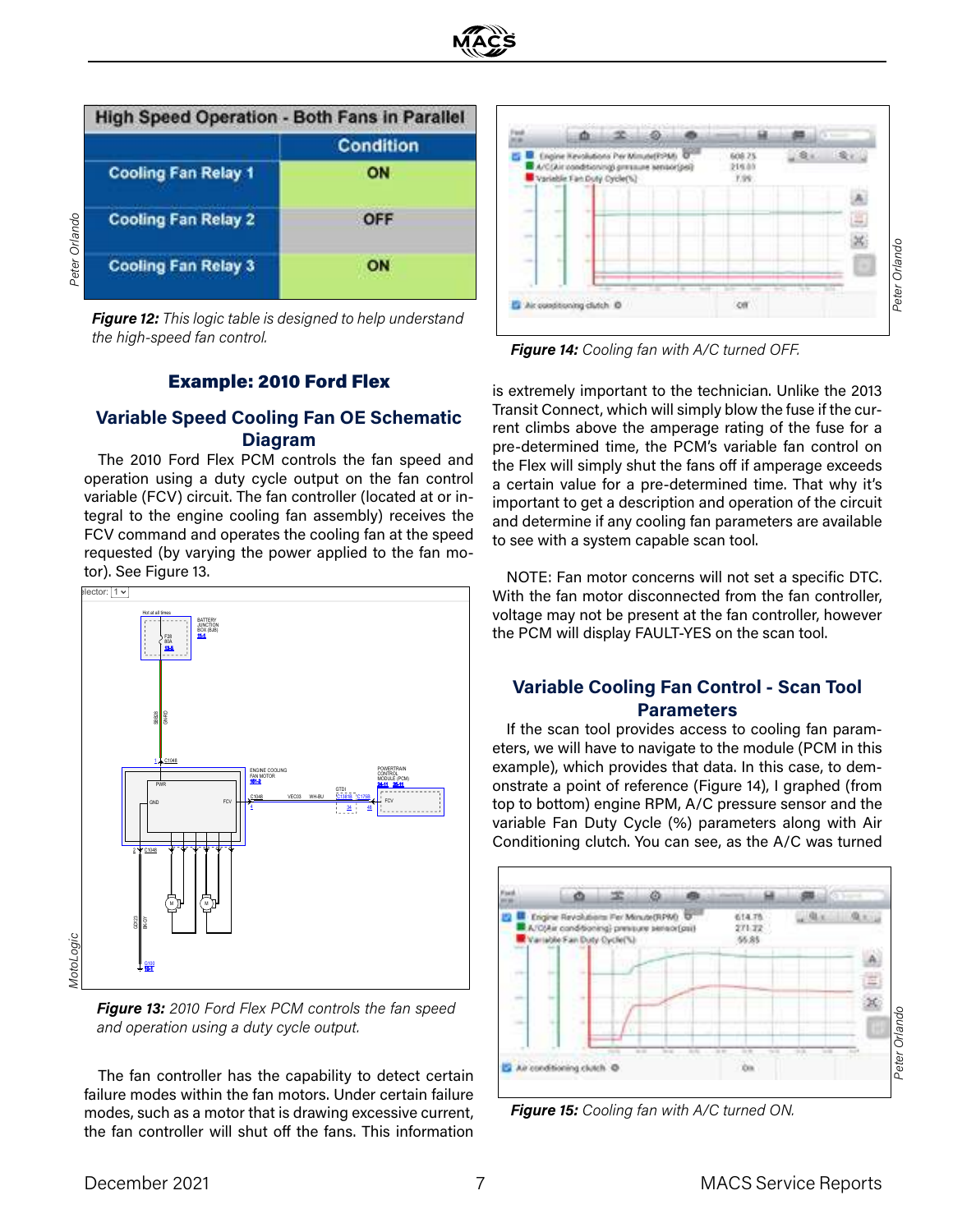

on (Figure 15), the PCM ramped up the cooling fan speed to a desired setpoint, and when the A/C was turned off, (Figure 16) it ramped it down but never turned them completely off.



*Figure 16: Cooling fan runs slower, but still operating, after A/C is turned back OFF*

#### **Scan Tool Active Tests**

Bi-directional control of the cooling fans can be done with any OE-capable scan tool. This test provides a quick way to determine if the fans are functional, which can save a lot of diagnostic time. See Figures 17, 18.



*Figure 17: Fan control displayed as OFF.*

*MACS Service Reports is published monthly by the Mobile Air Climate Systems Association. It is distributed to members of MACS and is intended for the educational use of members of the automotive air conditioning service and repair industry. Suggestions for articles will be considered for publication, however, MACS reserves the right to choose and edit all submissions.*

*Unless otherwise noted, all photos/art by author.* 

| Ġ                     |                          | œ | à |                    | в   |   |                 |               |
|-----------------------|--------------------------|---|---|--------------------|-----|---|-----------------|---------------|
|                       |                          |   |   | <b>FairDential</b> |     |   | <b>VOLUTION</b> |               |
| <b>Fan Contrat</b>    |                          |   |   | <b>OR</b>          |     |   |                 |               |
|                       | Variable Fort Daty Cycle |   |   | 92.99              |     | w |                 |               |
|                       |                          |   |   |                    |     |   |                 |               |
|                       |                          |   |   |                    |     |   | e               |               |
|                       |                          |   |   |                    |     |   |                 | Peter Orlando |
|                       |                          |   |   |                    |     |   |                 |               |
| <b>DE PERSONALITA</b> |                          |   |   | œ                  | öè. |   | ESC.            |               |

*Figure 18: Fan control displayed as ON.* 

## **Duty Cycle Testing of Variable Speed Cooling Fans**

While the fans are being activated, we can monitor the PCM-Fan Control (WH/BU) wire to determine if the PCM is grounding the signal for the cooling fan control module.

#### **Conclusion**

Additional advanced scope level testing can be done to determine the overall health of the cooling fans. Known good test patterns of healthy cooling fan circuits is probably a good place to start if a technician is looking to explore these types of advanced level diagnostics as most manufacturers typically do not provide these advanced level waveforms. Once several scope patterns are analyzed they can be put into the scope's waveform library for later reference.

In summary, the electric cooling fans that are designed to maintain safe operating temperatures for the internal combustion engine (ICE), as well as hybrid electronics, continue to evolve as engine technology evolves. Technicians must continue to advance their skills in electrical troubleshooting by reading, understanding and interpreting all types of schematic diagrams. This helps reduce stress levels when the time comes to begin analyzing circuit types and any circuit deficiencies that may run hot.

Thanks for playing. Stay safe and be well!  $\mathbf{\hat{*}}$ 

*Editors: Elvis Hoffpauir, Steve Schaeber Production Designer: Laina Forcey Manager of Service Training: Steve Schaeber*

*Mobile Air Climate Systems Association P.O. Box 88, Lansdale, PA 19446 Phone: (215) 631-7020 • Fax: (215) 631-7017 Email: membership@macsmobileairclimate.org Website: www.macsmobileairclimate.org*

*Peter Orlando*